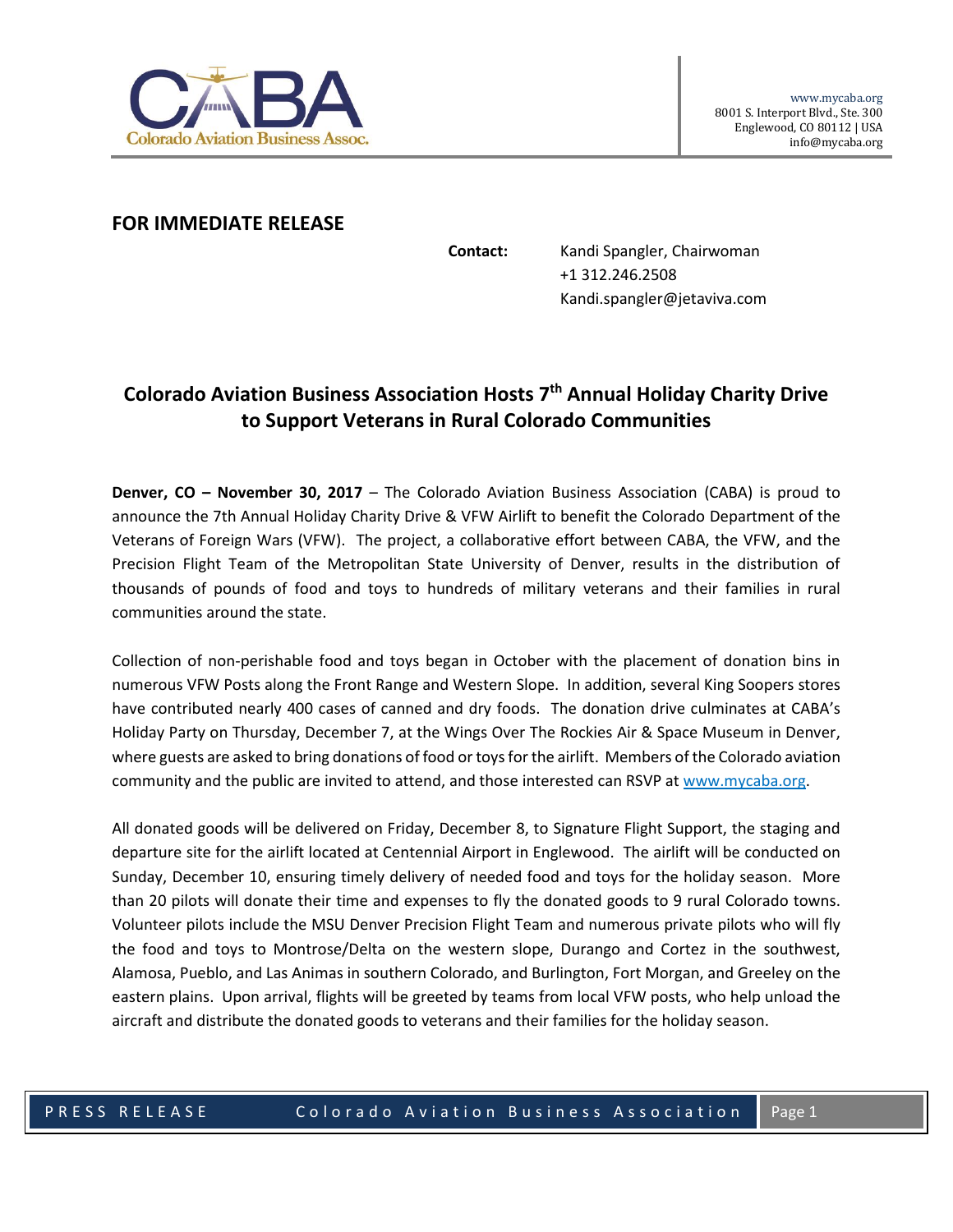

Members of the media are welcome and encouraged to attend both the food delivery as well as the airlift operation. Deliveries are scheduled for 9 a.m. on December 8, and airlift flights will begin departing at approximately 10 a.m. on December 10. Mentioned above, both events will take place at Signature Flight Support at Centennial Airport. The address of the hangar is 8123 S. InterPort Blvd., Englewood, CO 80112.

Flight team members, private pilots, the VFW State Commander, Signature Flight Support general manager, and CABA board members will be available for interviews and photos. As an additional point of interest, CABA chairwoman Kandi Spangler will herself be flying in the airlift this year.

Media personnel planning to attend and cover either of these events, should notify us in advance so that proper arrangements can be made to provide you access to the secure hangar and ramp areas. Contact either Kandi Spangler at 312.246.2508 or [kandi.spangler@jetaviva.com,](mailto:kandi.spangler@jetaviva.com) or Mike Straka at 303.881.3315 or [mstraka@mycaba.org.](mailto:mstraka@mycaba.org)

*About the CABA Charity Drive and VFW Airlift:* Every holiday season beginning in 2011, CABA has partnered with the Precision Flight Team of MSU Denver and the Veterans of Foreign Wars to collect and distribute non-perishable foods and toys to veterans and their families across Colorado. The project has so far delivered a total of over 30,000 pounds of food and toys to more than 2,000 Colorado veterans and their families.

## *About the Colorado Aviation Business Association:*

*The mission of the Colorado Aviation Business Association is to promote the value of business and general aviation across the State of Colorado.* Founded in 1994, the Colorado Aviation Business Association consists of over 300 businesses and individual members who live and work within the State of Colorado. CABA acts to collectively address and respond to issues impacting Colorado Airports including safety and operational effectiveness; to educate the general public about all aviation activities in the state; to preserve the state's airport related businesses as valuable economic assets to the community at large; and to provide for the training of future aviation professionals through the CABA Foundation's scholarship fund. CABA is a 501(c)(6) non-profit corporation, and the CABA Foundation is a 501(c)(3) non-profit, taxexempt corporation. For more information, visit [www.mycaba.org](http://www.mycaba.org/)

###